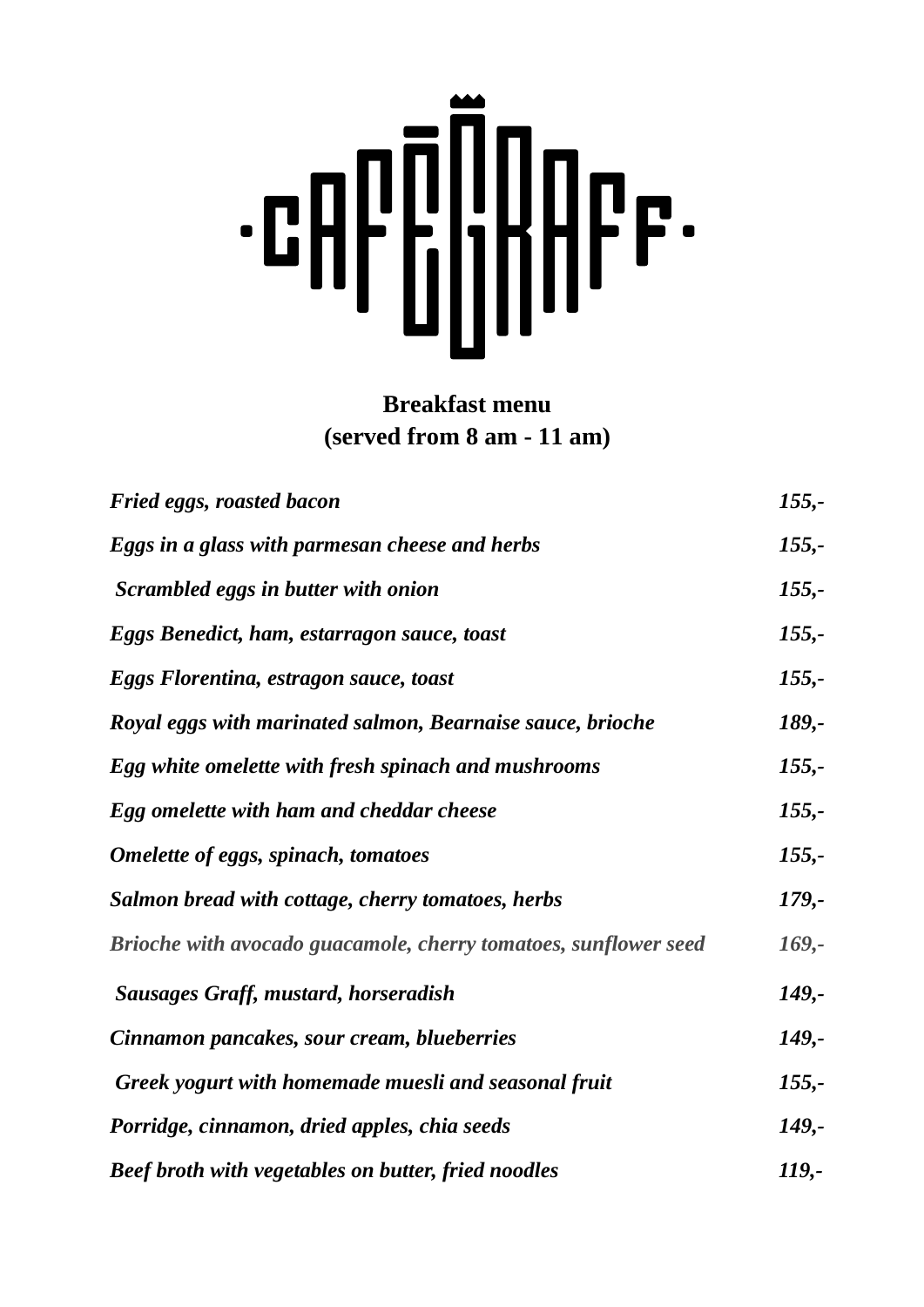# **Starters**

| Poultry liver parfait, apple chutney, bread toast            | 169,-    |
|--------------------------------------------------------------|----------|
| Roast beef carpaccio, arugula, balsamic demi-glace, baguette | $265 -$  |
| Eggplant roll with goat cheese, marinated beets $(GF, V)$    | $245. -$ |

### **Soups**

| <b>Tomato soup with basil pesto</b>                     | 99,-         |
|---------------------------------------------------------|--------------|
| <b>Beef broth, vegetables on butter, liver dumpling</b> | <i>119.-</i> |

# **Salads**

| Caesar salad with chicken and bacon/prawns, anchovy dressing, Parmesan,<br>$279 - 1/369$<br>garlic croutons |         |
|-------------------------------------------------------------------------------------------------------------|---------|
| Nicoise salad with fresh tuna tataki                                                                        | 399,-   |
| Míchaný salát $(GF,DF, V)$                                                                                  | 179,-   |
| <b>Main courses</b>                                                                                         |         |
| Filleted duck breast, young cabbage with grapes, baked potato gnocchi                                       | $369 -$ |
| Beef cheeks bourguignon, vegetables glazed in butter with mushrooms,                                        |         |

*potato purée 399,-* 

| Fresh spaghetti with prawns, garlic, cherry tomatoes, baby Spinach | $369 -$ |
|--------------------------------------------------------------------|---------|
| Fresh spaghetti with prawns, garlic, cherry tomatoes, baby spinach | $359 -$ |

| Veal ossobuco, seasonal vegetables, butter mashed potatoes         |          |
|--------------------------------------------------------------------|----------|
| Parmesan gnocchi, creamy roasted tomato sauce, seasonal vegetables | $399. -$ |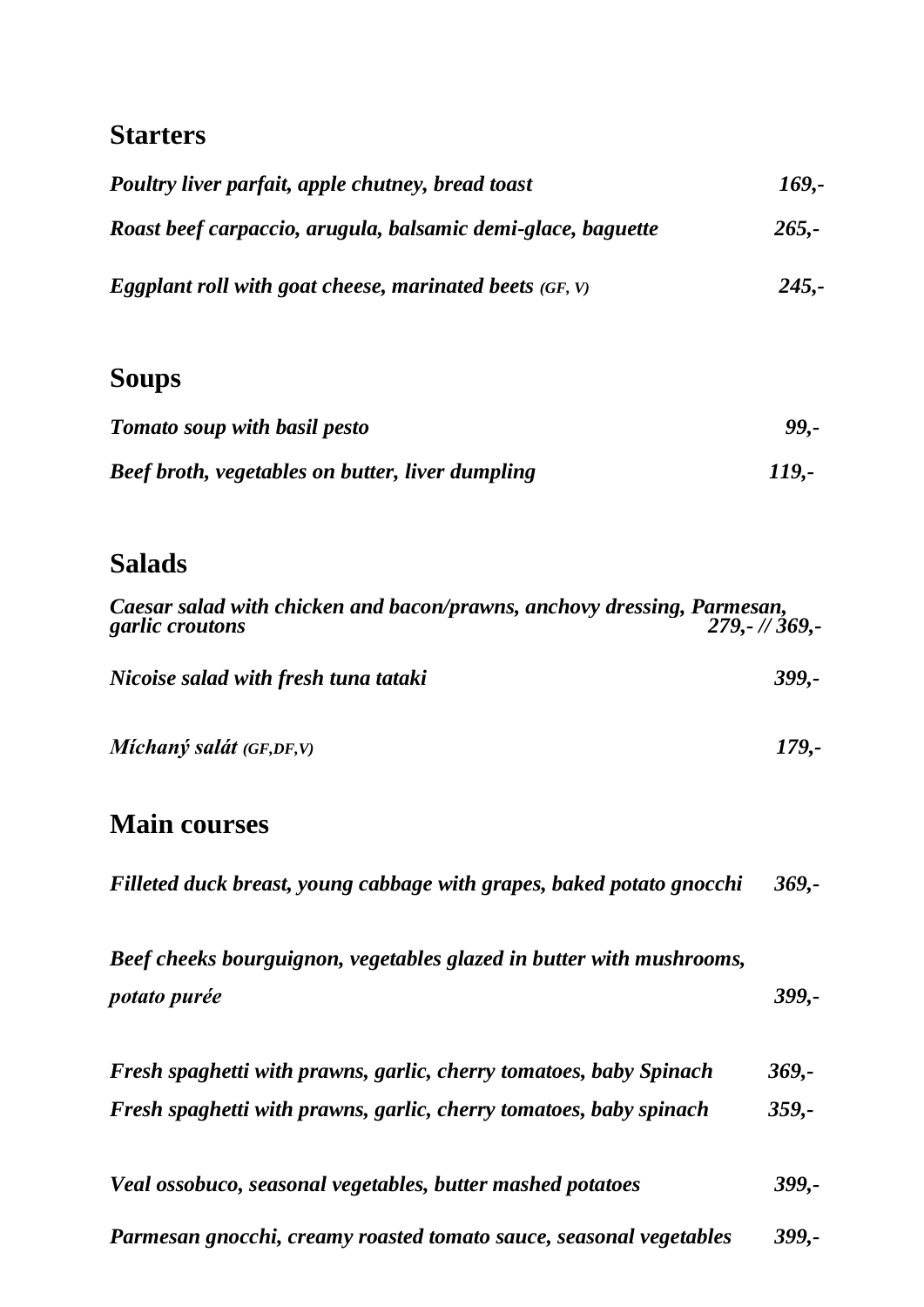| Beef burger, in our own bun with bacon, cheddar, caramelised onion, mustard |          |
|-----------------------------------------------------------------------------|----------|
| <i>mayonnaise, homemade fries</i>                                           | $339. -$ |
| Beef burger, in our own bun with bacon, cheddar, caramelised onion, mustard |          |
| mayonnaise, homemade fries                                                  | 299.-    |
| Club sandwich (chicken breast, eggs, bacon), homemade fries                 | 299,-    |

### **Our Steaks**

| $250g$ Beef steak of sirloin, hers butter $(GF)$ | $495. -$     |
|--------------------------------------------------|--------------|
| $300g$ Sirloin steak (GF)                        | $329. -$     |
| $200g$ Chicken breast in Parma ham $(GF)$        | $239. -$     |
| 350g Pork chop with bone                         | $289. -$     |
| 280g Pork neck                                   | <b>239.-</b> |

# **Side dishes**

| Seasonal vegetables with olives | $85,-$ |
|---------------------------------|--------|
| <b>Baked grenaille</b>          | $85 -$ |
| Parmesan gnocchi                | $85,-$ |
| <b>Homemade French fries</b>    | $85,-$ |
| Potato puree                    | $85 -$ |
| Cream risotto                   | $85 -$ |

**GF** GLUTEN FREE **V** VEGETARIAN **DF** WITHOUT MILK AND BUTTER